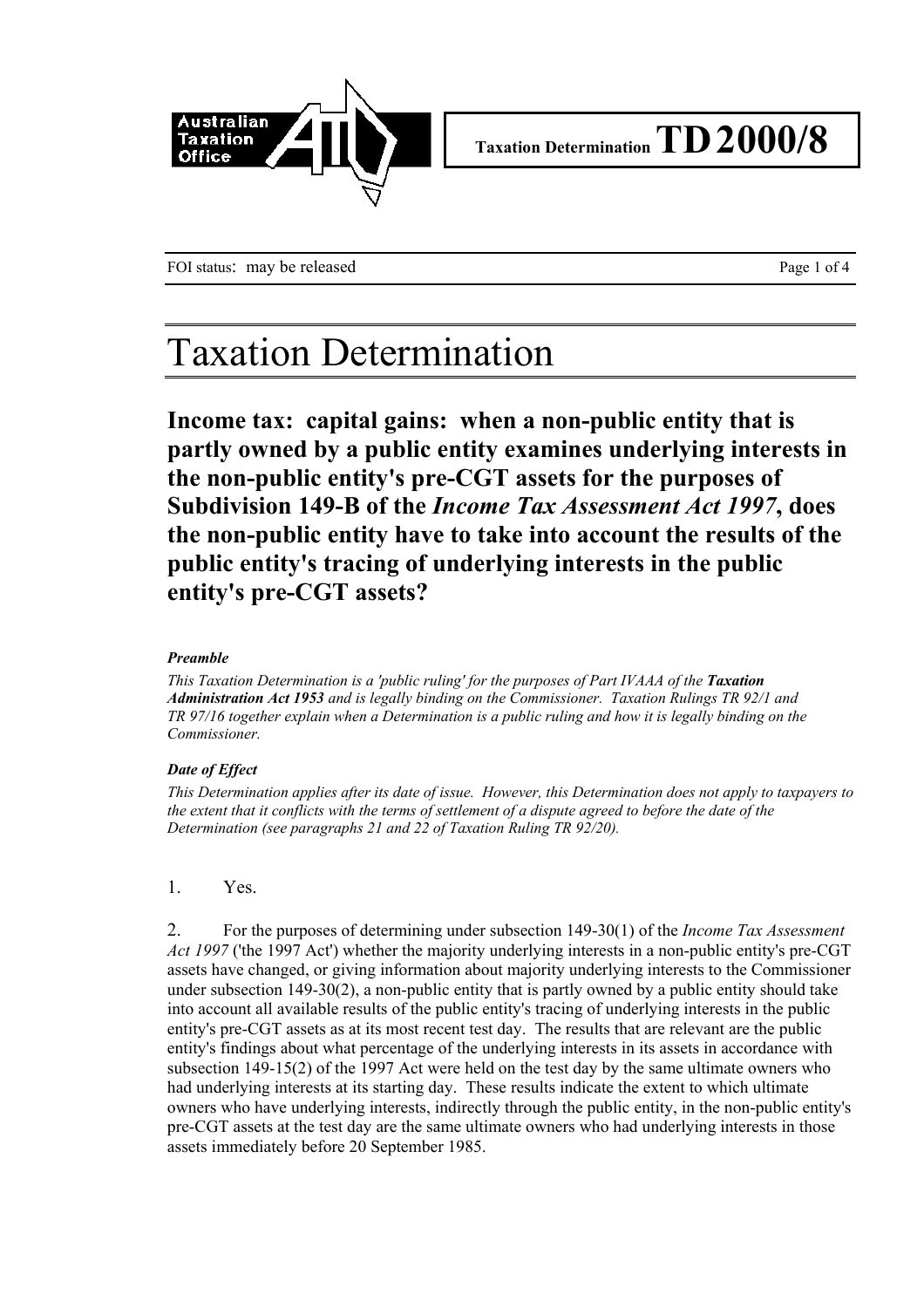# **TD2000/8**

3. The non-public entity should take into account the public entity's results as at the most recent test day whether that day was a day when there was abnormal trading of the shares or units of the public entity or whether it was a day that was a test day for all public entities under Division 149 of the 1997 Act or under Division 20 of Part IIIA of the *Income Tax Assessment Act 1936* ('the 1936 Act').

4. This Taxation Determination applies to entities from the date it is issued. Pre-CGT assets of a non-public entity stop being pre-CGT assets from this date if, using the results of the public entity's tracing of underlying interests as at its most recent test day, the majority underlying interests in the assets have not been held by the same ultimate owners since before 20 September 1985. These are the results that the public entity compiled as at its most recent test day under Division 149 of the 1997 Act or under Division 20 of Part IIIA of the 1936 Act. If, using the public entity's tracing results as at its most recent test day, the non-public entity establishes that the majority underlying interests in its assets have not changed since 19 September 1985, the nonpublic entity should continue to monitor changes in the majority underlying interests in its assets. Whenever the public entity has a further test day, the non-public entity is required to use the public entity's new tracing results as at that further test day.

5. For the purposes of subsection 149-30(1) and 149-30(2), the non-public entity may disregard any changes in underlying interests in the public entity's assets that have occurred since the public entity's most recent test day.

6. Paragraph 9 of Taxation Ruling IT 2530 is withdrawn with effect from the date this Taxation Determination is issued.

### **Explanation**

7. Under subsection 149-30(1), a pre-CGT asset of a non-public entity stops being a pre-CGT asset at the earliest time when majority underlying interests in the asset were not had by ultimate owners who had majority underlying interests in the asset immediately before 20 September 1985. The asset does not stop being a pre-CGT asset if the Commissioner is satisfied, or thinks it reasonable to assume, that the majority underlying interests have not changed: subsection 149-30(2). Because an asset stops being a pre-CGT asset at the earliest time when majority underlying interests in the asset are not maintained, a non-public entity needs to examine the underlying interests in its pre-CGT assets on an on-going basis to ensure that majority underlying interests in them have been maintained. A non-public entity would normally examine majority underlying interests if there is any change, direct or indirect, in its shareholdings, unitholdings or other membership interests (e.g., a change of membership interests in one or more of the public entities which own shares in the non-public entity).

8. Paragraph 9 of Taxation Ruling IT 2530 previously advised that an entity that was partly owned by a listed public company or publicly traded unit trust could assume for these purposes that the continuity of majority underlying interests in the assets of the listed public company or publicly traded unit trust had been maintained if there had only been normal transactions in its shares or units that were not associated with takeover or merger activities. IT 2530 was issued at a time when listed public companies and publicly traded unit trusts were only required to test for changes in majority underlying interests if there were takeover or merger activities or other abnormal trading of their shares or units. Consequently, they only had results available from tracing of underlying interests in assets as at these times.

9. The law has since been amended to require all public entities to examine the underlying interests in their pre-CGT assets on designated test days, which include days on which there is abnormal trading in shares or units of certain entities. As a result of this change, the advice in paragraph 9 of IT 2530 is no longer appropriate.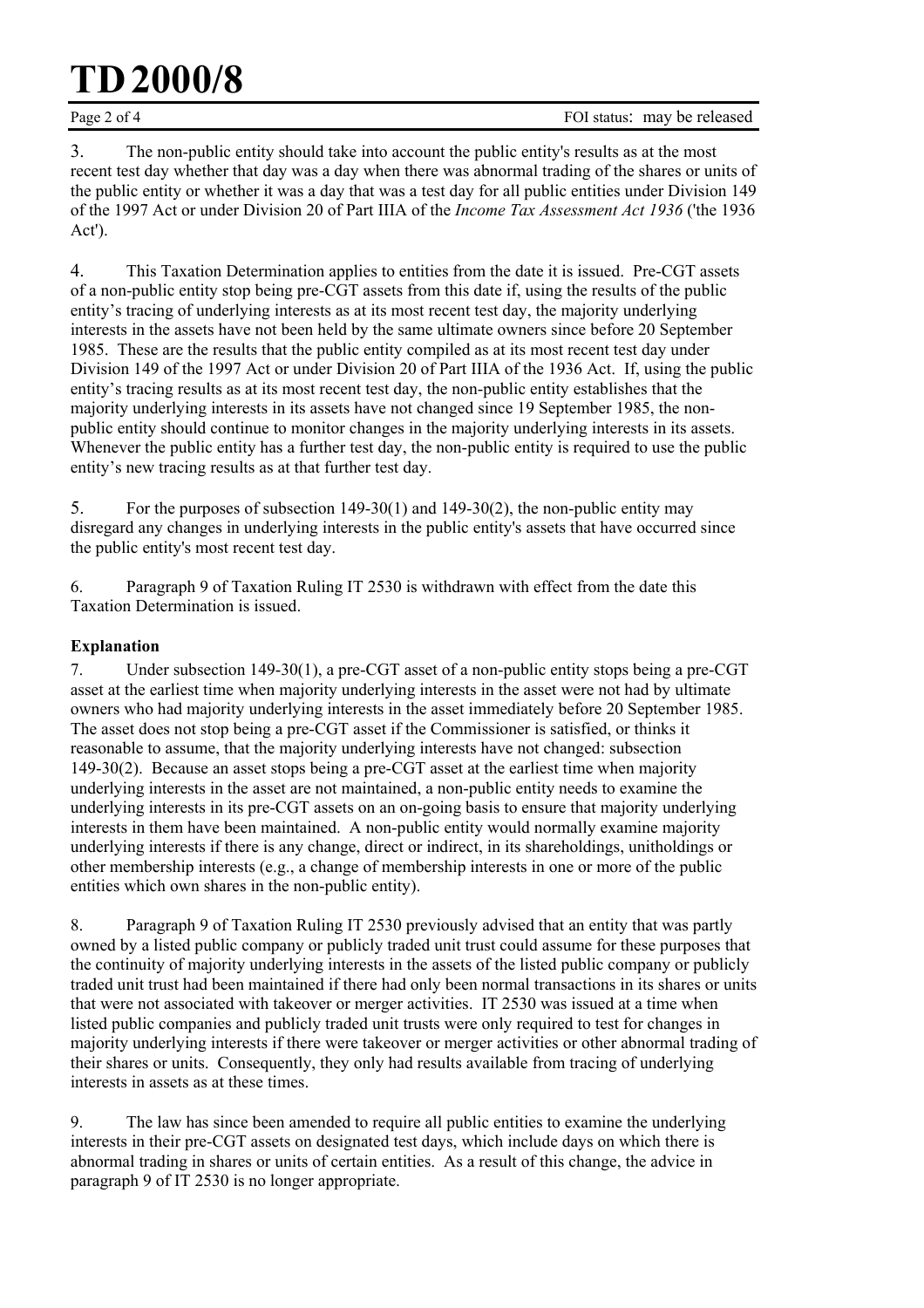#### **Note**

10. In this Taxation Determination:

- the term 'public entity' refers to the entities listed in paragraphs  $149-50(1)(a)$  to 149-50(1)(e) of the 1997 Act which entities include a company shares in which (except shares that carry the right to a fixed rate of dividend) are listed for quotation in the official list of an approved stock exchange, a publicly traded unit trust, a mutual insurance company and a mutual affiliate company;
- the term 'non-public entity' refers to an entity which is not a public entity but which is partly owned, directly or indirectly, by one or more public entities and is an entity to which Subdivision 149-B applies;
- the expression 'majority underlying interests' is used as it is defined in subsection 149-15(1) of the 1997 Act; and
- the expression 'underlying interests' refers to an underlying interest in a CGT asset as defined in subsection 149-15(2) of the 1997 Act (that is, a beneficial interest that an ultimate owner has, whether directly or indirectly, in the asset or in any ordinary income that may be derived from that asset) construed in conjunction with the definition of 'ultimate owner' in subsection 149-15(3) of the 1997 Act and with subsections 149-15(4) and 149-15(5) of the 1997 Act.

#### *Example*

*11. 40% of the shares in Private Pty Ltd have been owned by a public company, Public Ltd, since before 20 September 1985. Of the remaining shares in Private Pty Ltd, half are owned by Individual who acquired the shares before 20 September 1985, and half by Trust, which acquired the shares in 1990.*

*12. Public Ltd examines the underlying interests in its pre-CGT assets as at 20 January 1997 under Division 20 of Part IIIA of the 1936 Act and determines that the majority underlying interests are no longer held by the same ultimate owners who held the majority underlying interests immediately before its starting day (e.g., 20 September 1985).*

*13. Assume that Public Ltd has not experienced any abnormal trading of its shares, including a takeover or merger activity, at any time since 19 September 1985. From the date of this Determination, Private Pty Ltd must take into account the results of tracing underlying interests that Public Ltd used to make its determination as at 20 January 1997. Unless the Commissioner is satisfied or thinks it reasonable to assume, under subsection 149-30(2) of the 1997 Act, that the majority underlying interests in Private Pty Ltd's assets are still held by the same ultimate owners, Private Pty Ltd's pre-CGT assets stop being pre-CGT assets on the date this Determination is issued.*

*14. If, however, Public Ltd had experienced abnormal trading of its shares on 1 February 1998, Private Pty Ltd's pre-CGT assets would have stopped being pre-CGT assets on that date (subject to any decision of the Commissioner under subsection 149-30(2)). This is the effect of Trust's 30% shareholding, which was acquired after 19 September 1985, together with the change of majority underlying interests in Public Ltd's assets as at 20 January 1997. From 1 February 1998, Private Pty Ltd would no longer have been entitled to assume, under paragraph 9 of Taxation Ruling IT 2530, that majority underlying interests in its assets had been maintained.*

**Commissioner of Taxation** 2 February 2000